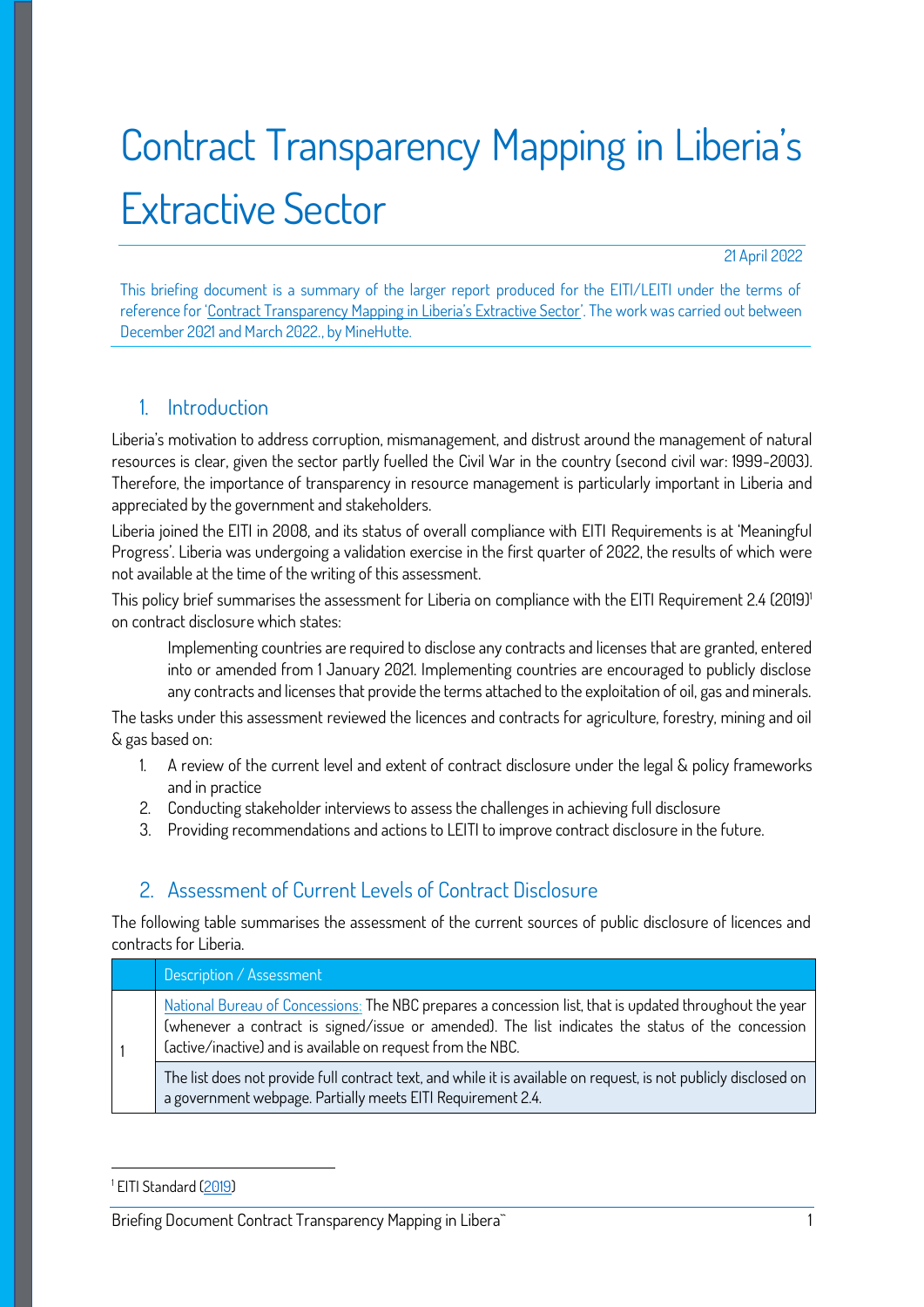| $\mathbf{2}$                                                                                                                                                                                                                                                                                                                                                                                                                                                                                                                                                                                                                        | National Concession Map Portal: The website portal displays active (real time) concessions, with additional<br>data to be included as and when the NBC finalises the validation of new additions/changes to the<br>concessions list. The portal provides basic information on each concession. |                         |                                |                 |  |  |  |
|-------------------------------------------------------------------------------------------------------------------------------------------------------------------------------------------------------------------------------------------------------------------------------------------------------------------------------------------------------------------------------------------------------------------------------------------------------------------------------------------------------------------------------------------------------------------------------------------------------------------------------------|------------------------------------------------------------------------------------------------------------------------------------------------------------------------------------------------------------------------------------------------------------------------------------------------|-------------------------|--------------------------------|-----------------|--|--|--|
|                                                                                                                                                                                                                                                                                                                                                                                                                                                                                                                                                                                                                                     | The portal update is dependent on the information provided to the NBC by the concession granting entities<br>in a timely manner. The web portal is publicly accessible but does not provide full contract documents.<br>Partially meets EITI Requirement 2.4.                                  |                         |                                |                 |  |  |  |
| 3                                                                                                                                                                                                                                                                                                                                                                                                                                                                                                                                                                                                                                   | Mining Online Repository: Managed by the Ministry of Mines & Energy Liberia, the repository provides real<br>time information on licences for reconnaissance, prospecting, exploration, mining, dealing, and brokering.                                                                        |                         |                                |                 |  |  |  |
|                                                                                                                                                                                                                                                                                                                                                                                                                                                                                                                                                                                                                                     | The repository is publicly accessible and provides basic information for each contract and licences.<br>However, the full contract documents are not available. Partially meets EITI Requirement 2.4.                                                                                          |                         |                                |                 |  |  |  |
|                                                                                                                                                                                                                                                                                                                                                                                                                                                                                                                                                                                                                                     | NOCAL Website: Managed by the National Oil Company of Liberia, the portal provides an interactive map,<br>divided by applicable blocks.                                                                                                                                                        |                         |                                |                 |  |  |  |
| $\overline{4}$                                                                                                                                                                                                                                                                                                                                                                                                                                                                                                                                                                                                                      | The information is publicly available and is considered up-to-date, but full contract documents are not<br>available. Partially meets EITI Requirement 2.4.                                                                                                                                    |                         |                                |                 |  |  |  |
| 5                                                                                                                                                                                                                                                                                                                                                                                                                                                                                                                                                                                                                                   | LPRA Website: Managed by the Liberia Petroleum Regulatory Authority, currently no information<br>available, as the there are no Production Sharing Contracts active at this time.                                                                                                              |                         |                                |                 |  |  |  |
|                                                                                                                                                                                                                                                                                                                                                                                                                                                                                                                                                                                                                                     | Not applicable                                                                                                                                                                                                                                                                                 |                         |                                |                 |  |  |  |
|                                                                                                                                                                                                                                                                                                                                                                                                                                                                                                                                                                                                                                     | FDA Website: Managed by the Forestry Development Authority, the website has a section for licences and<br>permits.                                                                                                                                                                             |                         |                                |                 |  |  |  |
| 6                                                                                                                                                                                                                                                                                                                                                                                                                                                                                                                                                                                                                                   | There are no licences and permits available on the webpage, although such contracts and licences are<br>active in Liberia. Therefore, disclosure requirements are not met by this website. Does not meet EITI<br>Requirement 2.4                                                               |                         |                                |                 |  |  |  |
|                                                                                                                                                                                                                                                                                                                                                                                                                                                                                                                                                                                                                                     | LEITI Website: Managed by the LETI Secretariat, the website makes a range of documentation available<br>for the public, with contracts for the mining, oil, forestry, and agriculture sectors.                                                                                                 |                         |                                |                 |  |  |  |
| The LEITI website is the main platform for the disclosure of contracts, and the only repository of full<br>contract texts, that are fully accessible by the public. The site is modern and functioning, with a basic search<br>7<br>feature. However, the full list of contracts, when compared to the project list available from other<br>government agencies, is not available on the website (see Table 1). LETI is currently working on updating<br>these contracts and aims to achieve greater contract disclosure in the future. Therefore, the webpage is<br>considered as only partially meeting the EITI Requirement 2.4. |                                                                                                                                                                                                                                                                                                |                         |                                |                 |  |  |  |
| Table 1: Summary of LEITI Contract Mapping Study Results*                                                                                                                                                                                                                                                                                                                                                                                                                                                                                                                                                                           |                                                                                                                                                                                                                                                                                                |                         |                                |                 |  |  |  |
|                                                                                                                                                                                                                                                                                                                                                                                                                                                                                                                                                                                                                                     |                                                                                                                                                                                                                                                                                                |                         | <b>Disclosed</b>               |                 |  |  |  |
|                                                                                                                                                                                                                                                                                                                                                                                                                                                                                                                                                                                                                                     | Sector                                                                                                                                                                                                                                                                                         | <b>Active Contracts</b> |                                | Percentage      |  |  |  |
|                                                                                                                                                                                                                                                                                                                                                                                                                                                                                                                                                                                                                                     | Mining (Concession List)                                                                                                                                                                                                                                                                       | 3                       | Contracts via LEITI<br>$2.5**$ | Coverage<br>83% |  |  |  |
|                                                                                                                                                                                                                                                                                                                                                                                                                                                                                                                                                                                                                                     | Mining (Repository List)                                                                                                                                                                                                                                                                       | 903                     | 3                              | 0.33%           |  |  |  |
|                                                                                                                                                                                                                                                                                                                                                                                                                                                                                                                                                                                                                                     | Oil (Concession List)                                                                                                                                                                                                                                                                          | 0                       | $\Theta$                       |                 |  |  |  |
|                                                                                                                                                                                                                                                                                                                                                                                                                                                                                                                                                                                                                                     | <b>Forestry (Concession List)</b><br>Agriculture (Concession List)                                                                                                                                                                                                                             | 22<br>$\mathsf g$       | 13<br>9                        | 59%<br>100%     |  |  |  |

\*\* includes a contract without its amendment, and therefore has been recorded as a 0.5

# 3. Legal & Policy Frameworks

The legal and policy frameworks in Liberia, overall, are conducive to disclosure and supportive of extensive disclosure practices (see summary findings in Table 2). No legal hurdles to disclosure were discovered or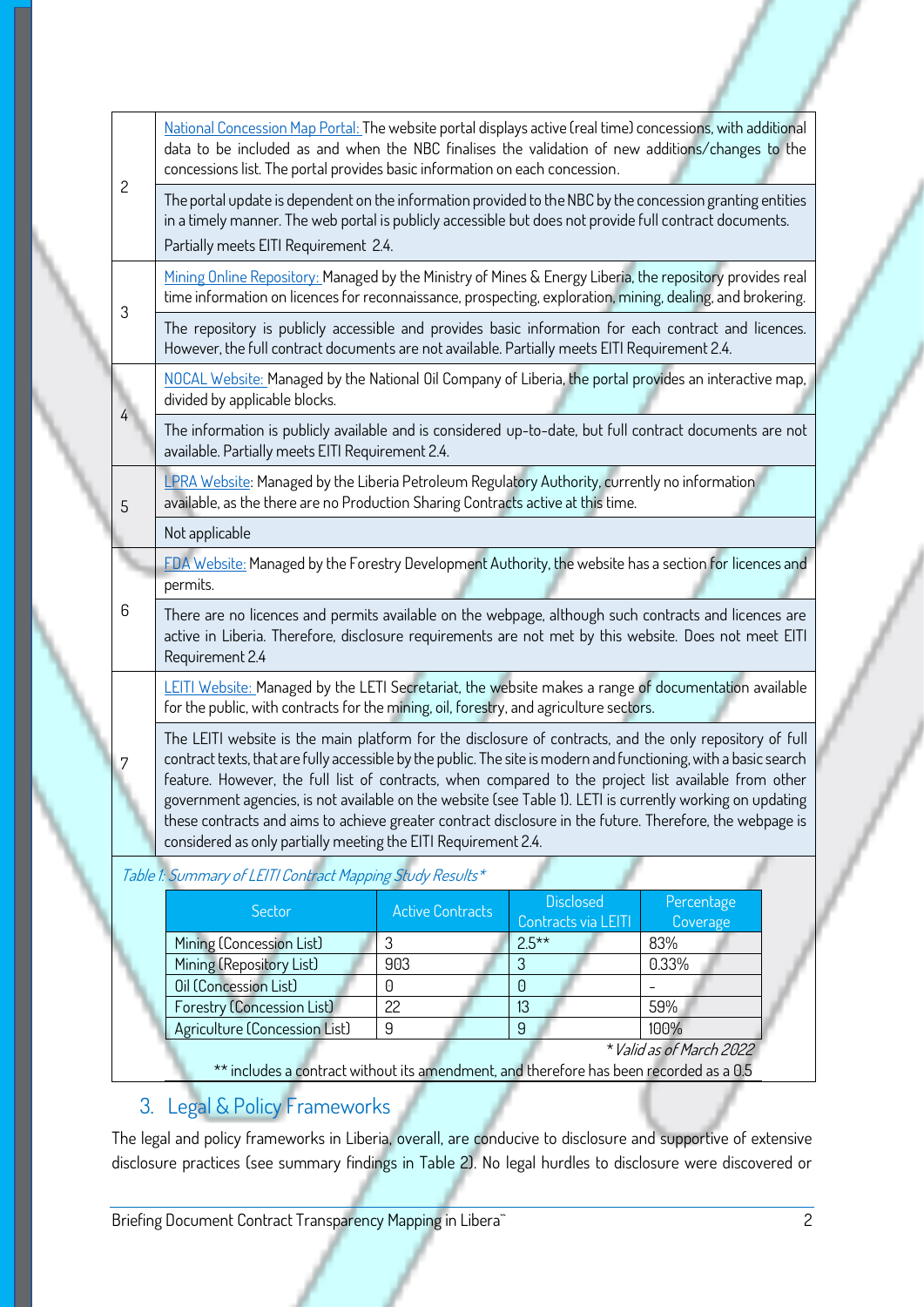identified as being problematic. While the EITI Requirement 2.4 takes a staged approach to contract disclosure, Liberia's disclosure obligations have applied since the implementation of the LEIT Act (2009), many years in advance of the date upon which EITI Requirement 2.4 requires disclosure. The LEITI Act also extends disclosure requirements beyond the oil and mining sector under EITI 2.4, to cover the forestry and agriculture sectors.

| Table 2: Summary of Legal & Policy Disclosure Obligations |  |  |
|-----------------------------------------------------------|--|--|
|                                                           |  |  |

| <b>Sector</b>      | <b>Document</b>                                       | <b>Provisions on</b><br><b>Disclosure</b> | <b>Application of EITI</b><br><b>Requirement 2.4</b>         |  |  |  |  |
|--------------------|-------------------------------------------------------|-------------------------------------------|--------------------------------------------------------------|--|--|--|--|
| <b>Legislation</b> |                                                       |                                           |                                                              |  |  |  |  |
| Agriculture        | PPCA - Public Procurement and<br>Concessions Act 2005 | Yes                                       | Yes                                                          |  |  |  |  |
| Forestry           | NFRL - National Forestry Reform Law<br>2006           | Yes                                       | Not via sector law, only via<br>laws of general application. |  |  |  |  |
| Mining             | MML - Minerals and Mining Law 2000                    | No                                        | Not via sector law, only via<br>laws of general application. |  |  |  |  |
| Oil                | PL - Petroleum Law 2014                               | Yes                                       | Yes                                                          |  |  |  |  |
| <b>Policy</b>      |                                                       |                                           |                                                              |  |  |  |  |
| Agriculture        | National Food & Agriculture Strategy                  | Partial                                   | Indirectly                                                   |  |  |  |  |
| Forestry           | <b>Forestry Management Strategy</b>                   | N <sub>o</sub>                            | <b>No</b>                                                    |  |  |  |  |
| Mining             | National Mineral Policy 2010                          | Partial                                   | Indirectly                                                   |  |  |  |  |
| Oil                | National Petroleum Policy 2012                        | Yes                                       | <b>Yes</b>                                                   |  |  |  |  |

Assessment: The Liberian legal and policy frameworks are found to meet the requirements and guidance related to EITI Requirement 2.4. Disclosure for each of the four sectors is regulated by a combination of general and specific laws and regulations and sectoral policies. The most comprehensive legal and policy framework is found in the oil sector.

Disclosure in the mining sector is governed by general laws and policy commitments, without specific sectoral obligations or requirements. Should reform of the Mineral and Mining Law be undertaken, and a new mineral policy issued, it is recommended that specific terms on disclosure be inserted, similar to the oil sector.

# 4. Challenges & Recommendations

The previous sections have noted that while the Liberian legal and policy frameworks meet the requirements for EITI Requirement 2.4, in practice there is a gap between the requirement and full disclosure. The challenges and recommendations identified for meeting full disclosure requirements include the following:

### 1) Establishing a full List of Contracts Subject to Disclosure

To meet full contract disclosure, it is essential to first clearly establish a complete list of active projects. This information is currently available from various sources and does not always match 'active' projects. For example, the active contract information between the Mining Repository and the NBC portal are not synchronised. Without a complete list, it is difficult to collect and then verify whether contract information has been fully disclosed. The three main government sources on contracts have considerable discrepancies and inconsistencies. There are differences in the number of contracts listed, the status of contracts, type of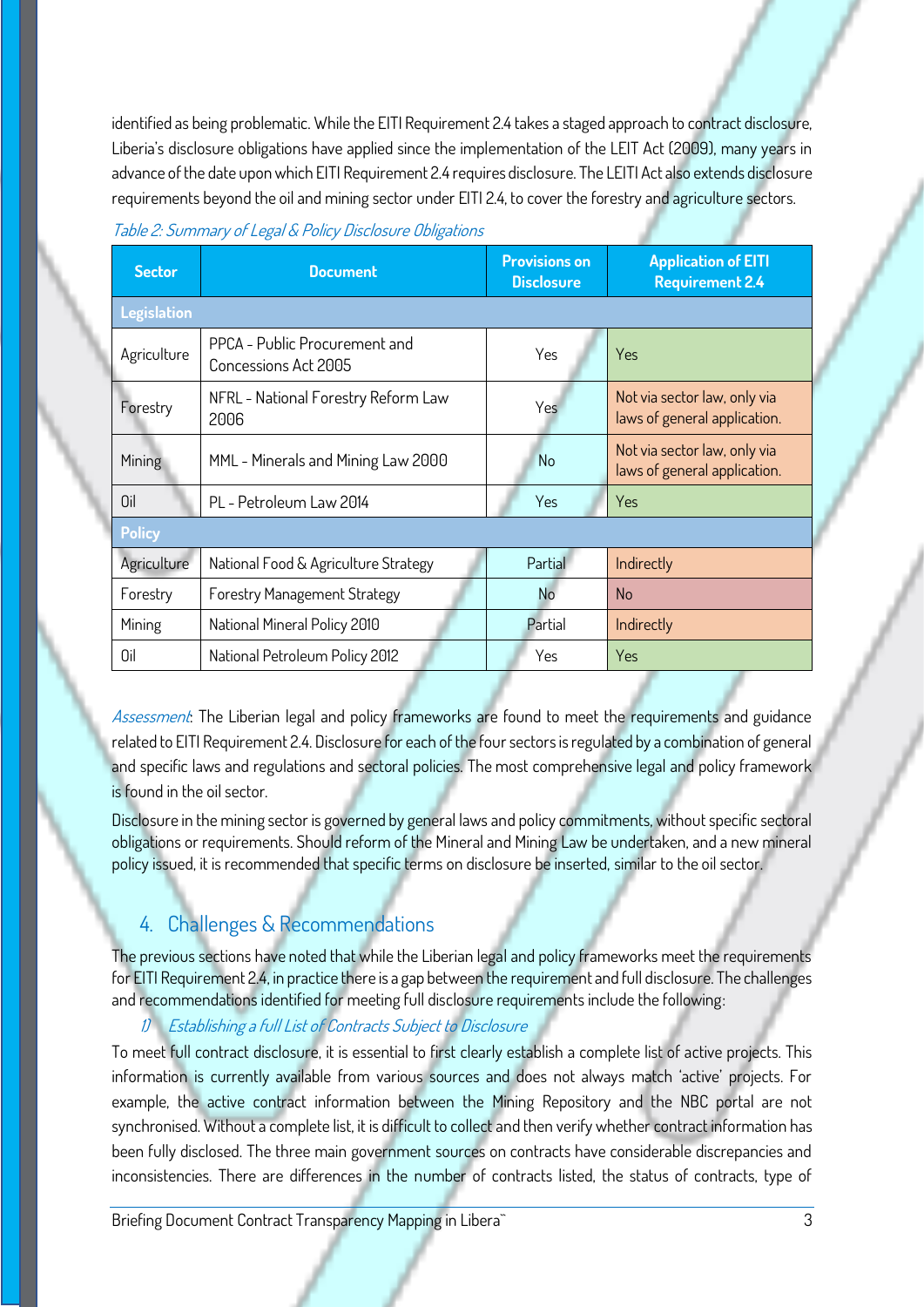contracts and variance in contract parties. Having a single, uniform source of contracts which are subject to disclosure and maintained by a single entity within the government would allow LEITI to cross reference the list against contracts currently disclosed to ensure EITI Requirement 2.4 and the LEITIA are fully implemented.

Recommendation: Establish a process within LEITI and the government that records the list of active projects from various ministries, in a systematic and standardised manner<sup>2</sup>. In addition, LETI should organise the data that is currently available from various ministries, using a standardised data template for all projects.

#### 2) Establish a formal Process for the Disclosure of Contracts

Contract disclosure is currently undertaken in an ad hoc fashion and government authorities have different approaches to disclosure. Whilst the NBC has a process in place whereby LEITI can obtain contracts, this could be streamlined and refined so contracts are automatically disclosed to LEITI. At the present time there is also no timeline within which contracts should be disclosed and no mechanism for LEITI to be formally notified that a contract has been issued, amended or modified, thus triggering disclosure requirements.

Recommendations: LEITI Secretariat needs to establish a process, where contracts are collected systematically, any updates and amendments are tracked and recorded and are available through its webpage for the public. In addition, the MSG should decide on a contract disclosure threshold for the short term and focus on collecting the concession agreements for the priority projects. A schedule can be devised for the collection of contracts for the remaining licences/concessions.

#### 3) Comprehensibility & Accessibility of Disclosed Contracts

Currently disclosed contracts have some issues as to their comprehensibility and accessibility. The documentation available on LEITI is not displayed in a user-friendly manner and mixed in with information that is not required under disclosure requirements. This makes it difficult to establish the contract status, whether it is an up-to-date version, whether the contract has been amended or restated, the effective date or the contract/amendment history. The format of the documents also relies primarily on poorly scanned copies which have not been signed and cannot be searched. This form of disclosure of contracts is not conducive to the principles and purposes of EITI Requirement 2.4.

Recommendations: Improve the quality of disclosure with better organisation of the webpage and contract templates (such as searchable pdfs). In addition, provide summaries or highlight important transparency topics that are of high relevance for Liberia within contracts, such as: fiscal terms, local employment commitments, local community commitments etc. The MSG should constitute a working group to discuss and decide how to use the information provided in the disclosed contracts and dissemination plans for this information. This includes enacting the summary contract matrix concept being considered by the MSG.

#### 5. Summary

The Validation Report for Liberia (2017) gave Liberia an Satisfactory progress rating for policy on contract disclosure. In terms of policy commitments, this assessment still stands in March 2022. It is the process of disclosure that has been identified as the main challenge for the country. Information on contracts and licences is publicly disclosed, but this information is found in different government sources and often contradictory between sources. It is difficult to assess whether the information is up-to-date and as well as assessing what information is missing. The extent of full contract documents being disclosed also is limited, again a process issue rather than one of policy and legal intent. The challenges and recommendations provided to LEITI Secretariat (Figure 1) focus on organising a more rigorous data collection, collation, and dissemination process.

<sup>&</sup>lt;sup>2</sup> The NBC relies (to most part successfully) on contracting authorities sharing the information with them in a timely manner. However, gaps in disclosure remain.

Briefing Document Contract Transparency Mapping in Libera<sup>\*</sup> The Contract of Australian Management A